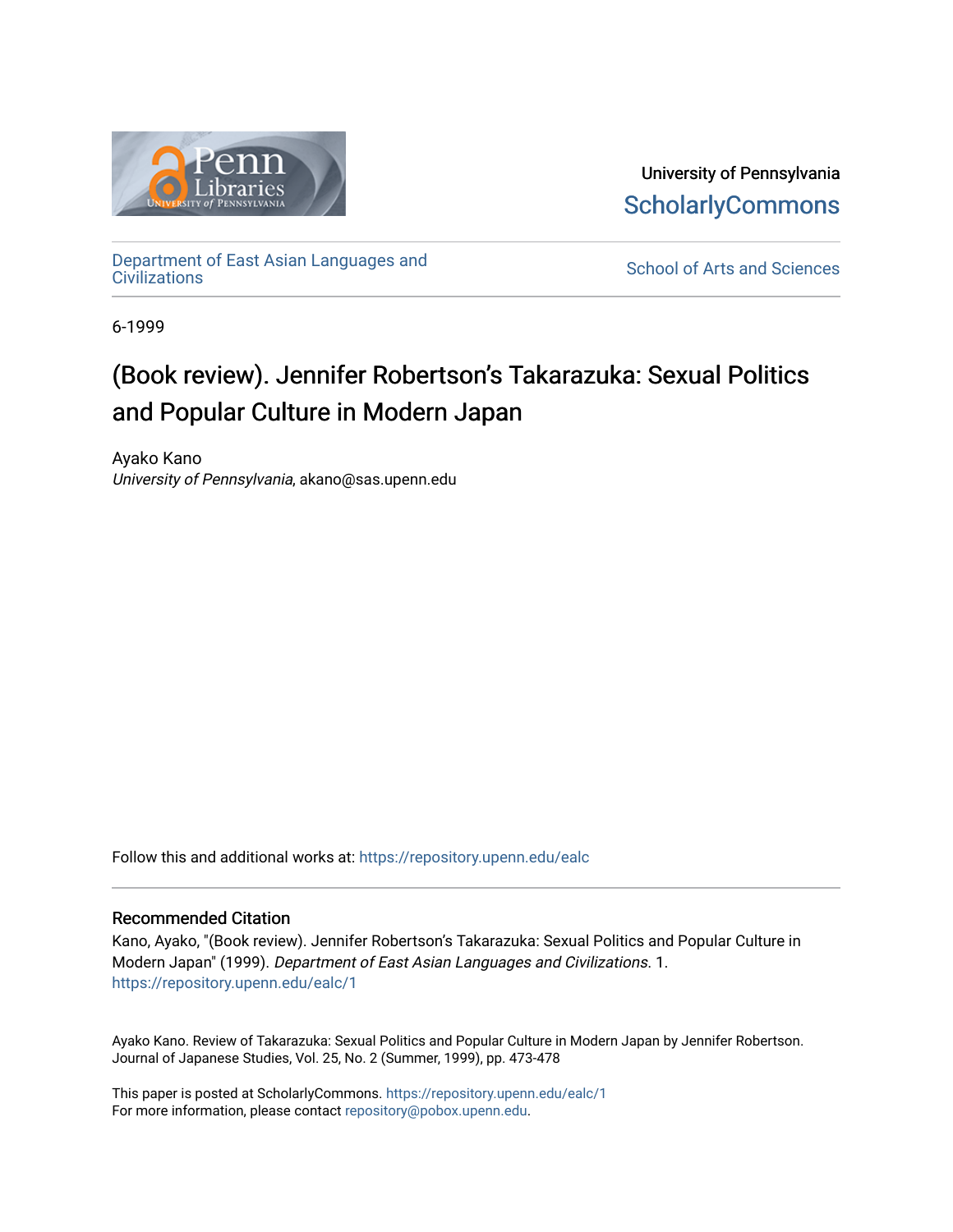## (Book review). Jennifer Robertson's Takarazuka: Sexual Politics and Popular Culture in Modern Japan

#### Abstract

Takarazuka: Sexual Politics and Popular Culture in Modern Japan. By Jennifer Robertson. University of California Press, Berkeley, 1998. xvi, 278 pages. \$40.00, cloth; \$15.95, paper.

#### **Comments**

Ayako Kano. Review of Takarazuka: Sexual Politics and Popular Culture in Modern Japan by Jennifer Robertson. Journal of Japanese Studies, Vol. 25, No. 2 (Summer, 1999), pp. 473-478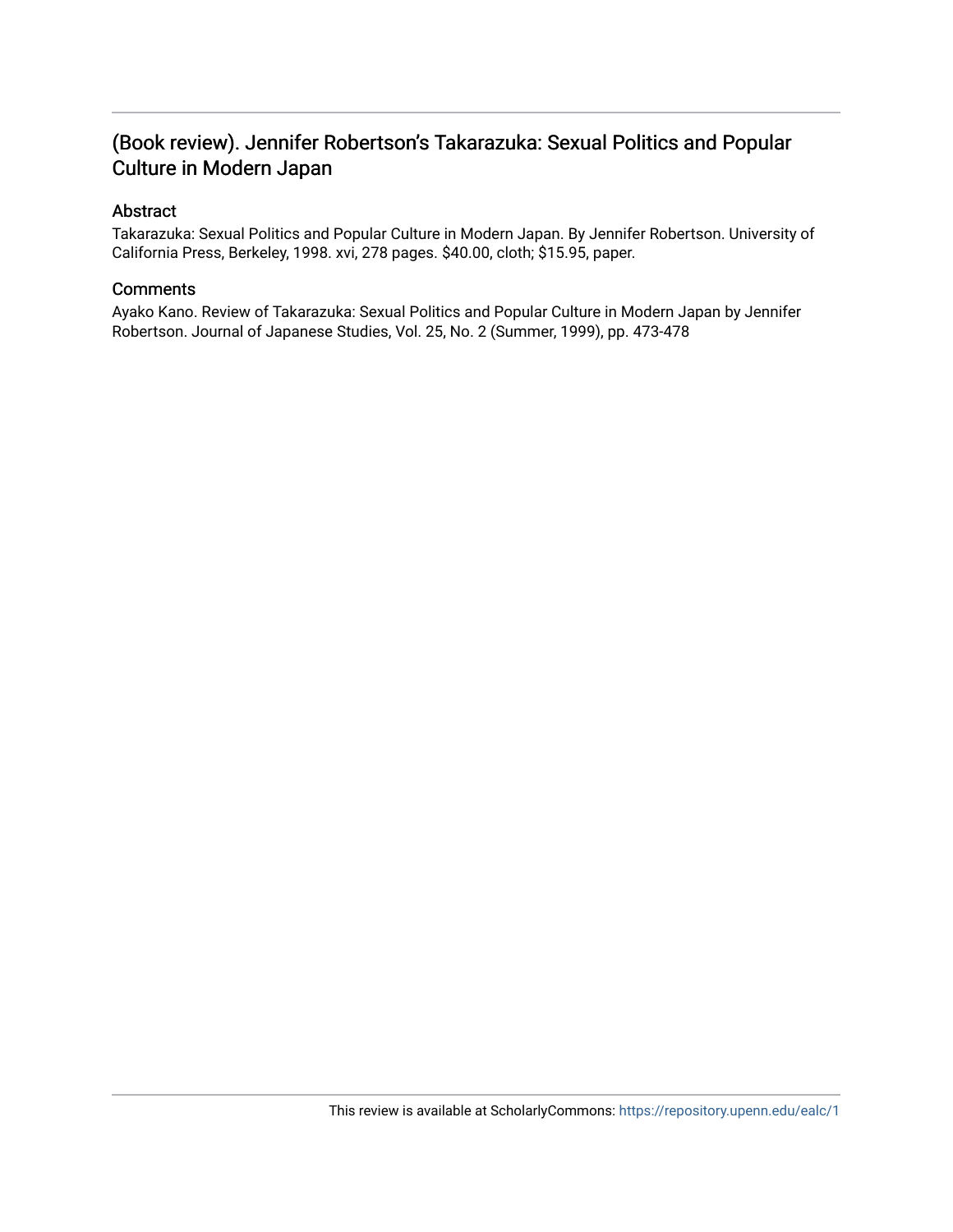### **The Society for Japanese Studies**

Review: [untitled] Author(s): Ayako Kano Reviewed work(s): Takarazuka: Sexual Politics and Popular Culture in Modern Japan by Jennifer Robertson Source: Journal of Japanese Studies, Vol. 25, No. 2 (Summer, 1999), pp. 473-478 Published by: The Society for Japanese Studies Stable URL: [http://www.jstor.org/stable/133342](http://www.jstor.org/stable/133342?origin=JSTOR-pdf) Accessed: 26/08/2009 14:29

Your use of the JSTOR archive indicates your acceptance of JSTOR's Terms and Conditions of Use, available at <http://www.jstor.org/page/info/about/policies/terms.jsp>. JSTOR's Terms and Conditions of Use provides, in part, that unless you have obtained prior permission, you may not download an entire issue of a journal or multiple copies of articles, and you may use content in the JSTOR archive only for your personal, non-commercial use.

Please contact the publisher regarding any further use of this work. Publisher contact information may be obtained at [http://www.jstor.org/action/showPublisher?publisherCode=sjs.](http://www.jstor.org/action/showPublisher?publisherCode=sjs)

Each copy of any part of a JSTOR transmission must contain the same copyright notice that appears on the screen or printed page of such transmission.

JSTOR is a not-for-profit organization founded in 1995 to build trusted digital archives for scholarship. We work with the scholarly community to preserve their work and the materials they rely upon, and to build a common research platform that promotes the discovery and use of these resources. For more information about JSTOR, please contact support@jstor.org.



*The Society for Japanese Studies* is collaborating with JSTOR to digitize, preserve and extend access to *Journal of Japanese Studies.*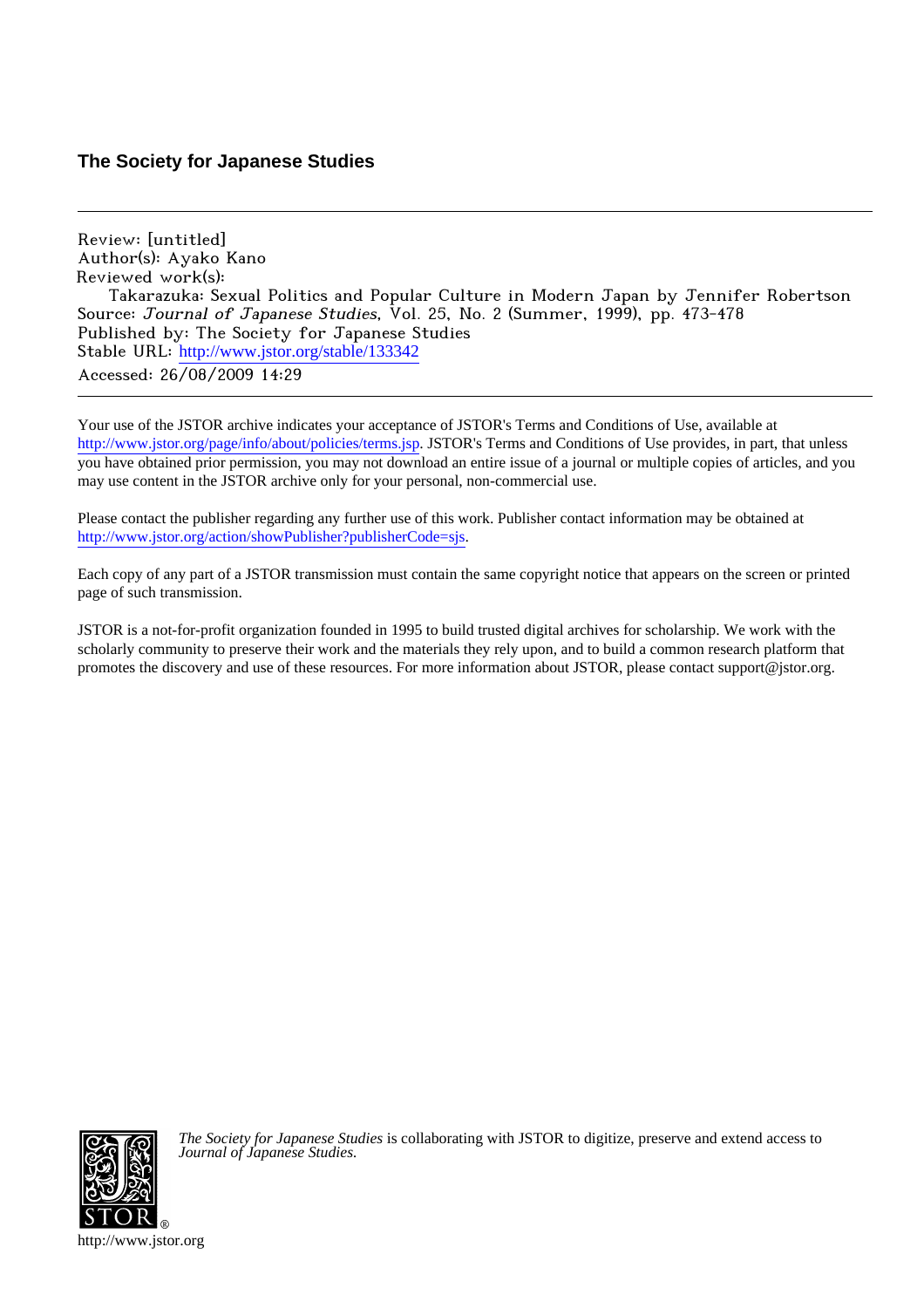**One lesson I draw from this is that cultural embedding of Japanese lei**sure—the emic side of it all—remains obscure, despite the good offices of **the Vienna conference. This is a challenge to our analytical smarts. It also has political implications: those sniveling editorials about how the Japanese are failing to consume leisure in the right types and amounts proper in an advanced nation are redefining the concept of the level playing field.** 

**This brings us to my major complaint about the book. (A reviewer has to find fault or lose credibility.) The authors look through Japanese leisure, and their view then opens out over broad landscapes of Japanese culture. Their view of Japanese leisure, however, is narrow. (Insert, please, the standard caveat: we are talking about 18 colleagues, each possessed by a differing vocabulary and mondai ishiki; one size generalization does not fit all.) They approach leisure as a type of human conduct: as unpaid activity or unobligated time. However, they do not examine it as a quality of action that**  may inform any type of conduct—hedonism, the power of play.

**The result is a missed opportunity. Perhaps it was unintended, but the default position taken on most of these pages is that human conduct is propelled by the play of power far more often than it is impelled by the power of play. For all that we congratulate ourselves these days for having executed a paradigm shift from a structural view of the human condition to a performative one—a view that is supposed to valorize individual creativity** over cultural constraint—we still don't seem to grasp the difference between **spontaneity and resistance.** 

**Takarazuka: Sexual Politics and Popular Culture in Modern Japan. By Jennifer Robertson. University of California Press, Berkeley, 1998. xvi, 278 pages. \$40.00, cloth; \$15.95, paper.** 

> **Reviewed by AYAKO KANO University of Pennsylvania**

**Jennifer Robertson's long-awaited study of Takarazuka, the all-female revue theater established in 1913 and still enormously popular today, is a remarkable achievement. It is much more than the expected anthropological portrait of a theater troupe; it even goes beyond contributing to our understanding of gender and modern Japanese theater by illuminating the nexus between sexual politics, nationalism, imperialism, modernity, and popular culture. As the jacket quote by Carroll Smith-Rosenberg declares, this book's relevance "travels east and west far beyond" Japan.**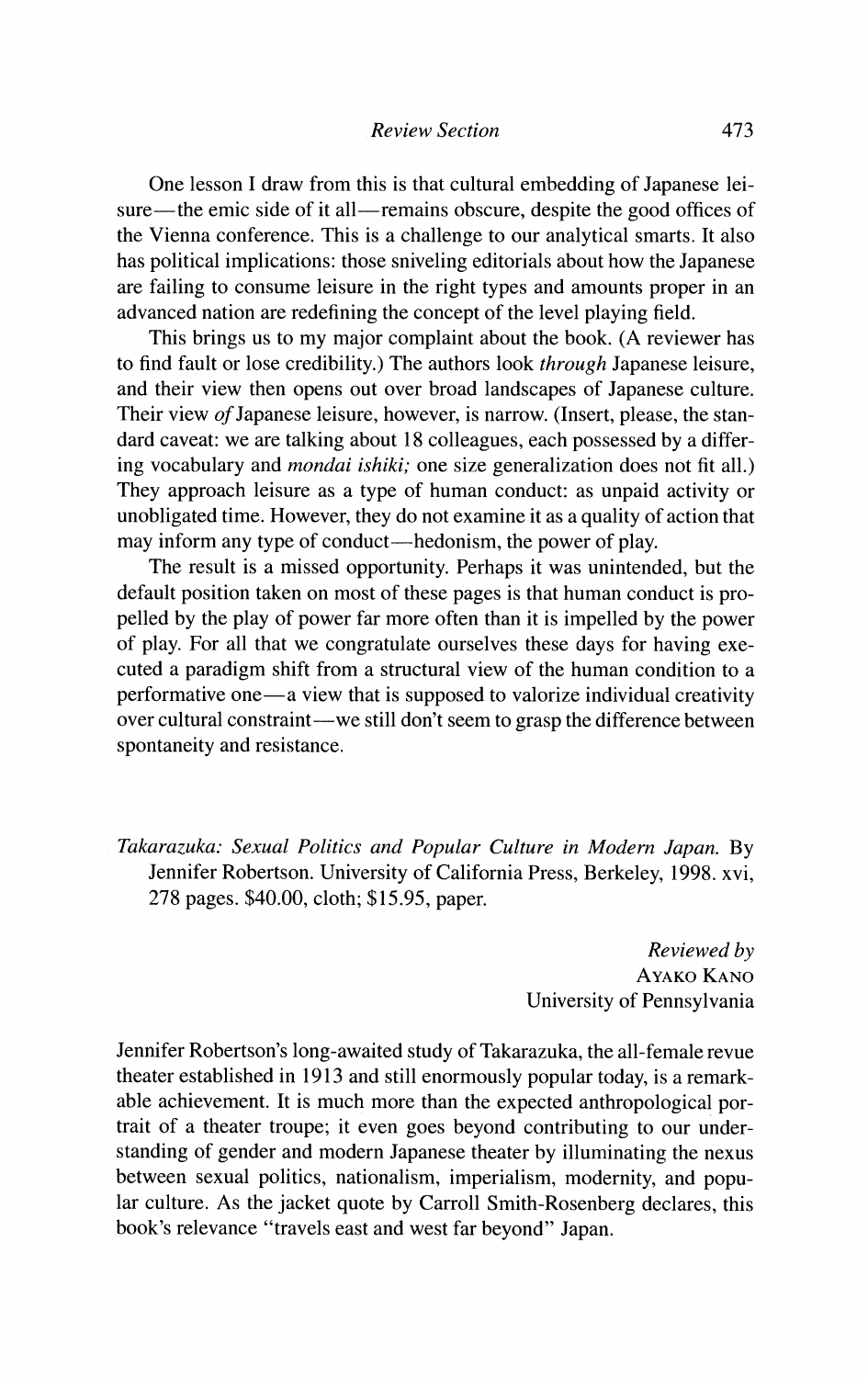**This is arguably the first serious study of Takarazuka in any language.**  With the exception of a few conscientious writers<sup>1</sup> and recent muckrakers,<sup>2</sup> **most who discuss this theater troupe tend to replicate the official image carefully disseminated and controlled by the management. As encapsulated by the slogan "Purely, Righteously, and Beautifully," the troupe management likes to present an image of Takarazuka as nonsexual family entertainment while at the same time shrewdly capitalizing on the sexual appeal of its performers. The otokoyaku, or women impersonating men, are the focus of particularly intense fan worship, which the management has both exploited and sought to control.** 

**It is the lesbian "subtext" of the Takarazuka performances and of the fan culture that Robertson seeks to uncover, while avoiding the imposition of contemporary Western values that might assume an all-female theater to be automatically a "lesbian theater." Robertson astutely navigates between the two poles of denying and assuming the presence of lesbianism in Takarazuka by capturing the fluidity of desire in subtle formulations such as the following: "Two of the most tenacious of the mistaken assumptions that need to be dismantled if any progress is to be made in understanding sexuality and its theories are the willful elision of 'unaligned' sexual relations**  by persons not already discounted as unconventional—or worse, as 'deviant'—and the easy equation of marriage with sexuality and heterosexuality **in particular" (p. 145). Robertson notes that, contrary to stereotype, a substantial portion of the fans of Takarazuka are married women. Robertson thus challenges the conventional wisdom that the passionate attachment to otokoyaku expressed by fans is merely a symptom of young girls' immature and asexual longing that will eventually be resolved in heterosexual marriage. Neither denying that the otokoyaku-fan relationship is lesbianism nor assuming that it is so, Robertson devotes two chapters to describing the fascinating subculture of fandom, a "space off" (p. 175) in which fans can experiment with different alignments of gender, sex, and theatricality.** 

**Robertson chooses not to repeat certain personal information she obtained while conducting her research, though she seems to have had access to inside information about the performers and their various liaisons: "Out of respect for Takarazuka fans and actors, I have opted not to repeat in detail all of what I learned from those conversations. With several pseudonymous and diluted exceptions, I have limited my comments on these matters to accounts published in newspapers and magazines (and thus part of the public domain)" (p. 178). The decision is perhaps a pragmatic one, but one can** 

**<sup>1.</sup> Umehara Riko, For Beginners: Takarazuka (Tokyo: Gendai Shokan, 1994); Kawasaki**  Kenko, Takarazuka: shōhi shakai no supekutakuru (Tokyo: Kōdansha, 1999).

<sup>2.</sup> Takarazuka Kageki Kenkyūkai, ed., Takarazuka yogoreta hanazono: yokubō to kyo**shoku ni moteasobareta otome tachi (Nishinomiya: Rokusaisha, 1996), and others.**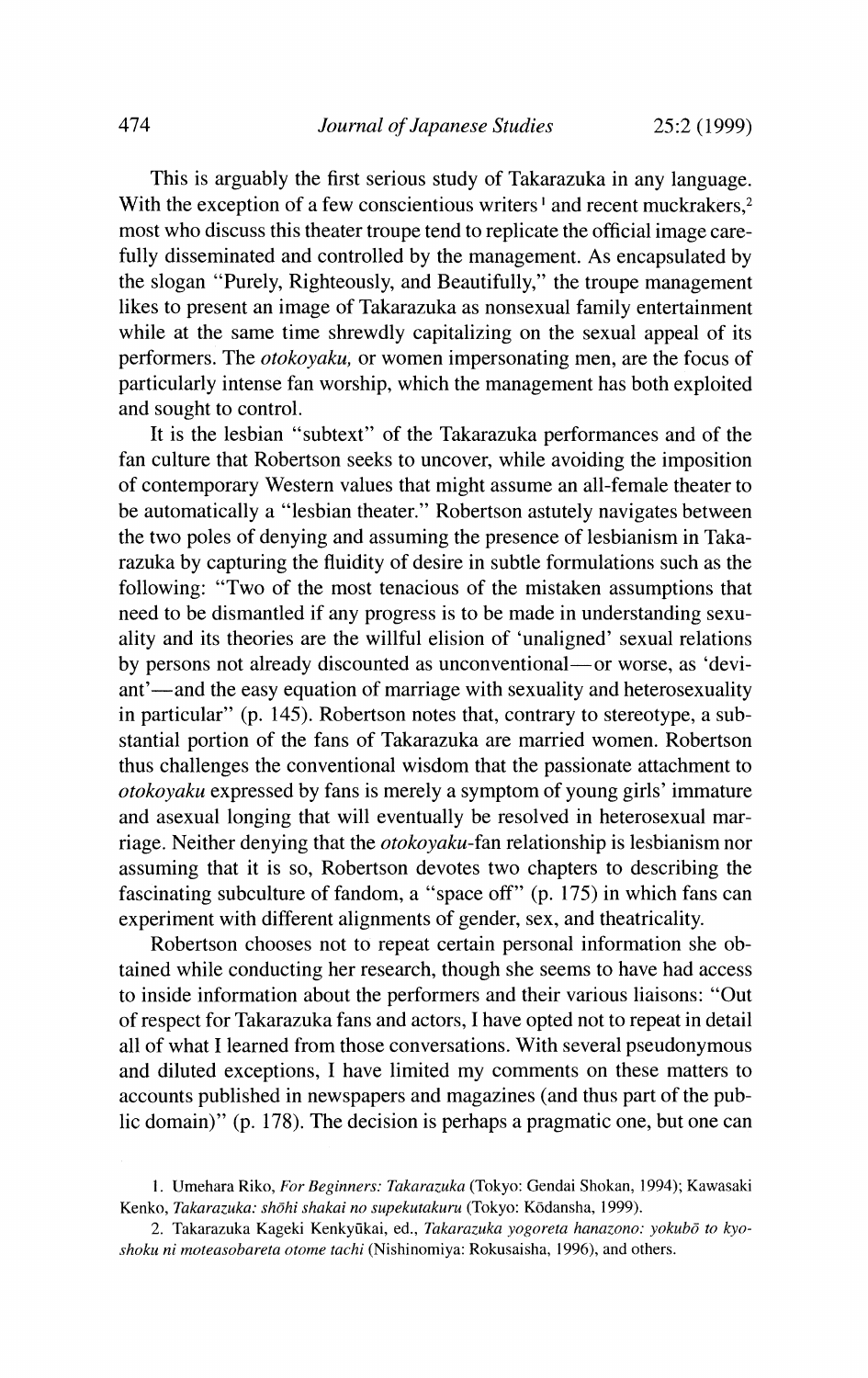**also read it as an ethical and political choice: Robertson is refusing to "out" Takarazuka actors and refusing to replicate the kind of scandalous reporting that characterized the tone of the popular press in the early twentieth century.** 

**It is then slightly ironic that the study focuses much attention on scandalized responses of the popular press as a way of showing how "unlike the muzzled scholarship of today, various types of lesbian practice, including double suicide, were widely and openly high-lighted, discussed, sensationalized, and analyzed in the scholarly and popular media of the early twentieth century" (p. 46). The evidence Robertson produces is compelling, yet one may be tempted to ask if the old, sensationalized scholarship was really that much better than the new muzzled scholarship. Just as the lack of lesbian scandal in recent years is due more to management's tighter public relations control than to the greater tolerance of lesbianism, might not the open discussion of lesbian scandals in the early twentieth century have been more a symptom of the operations of disciplinary power than a sign of freedom from it? As Michel Foucault would remind us, talking about (homo)sexuality is just another way to produce and control it, rather than to liberate it.** 

**Robertson's discussion of Takarazuka's lesbian subtext is part of a larger theory about the "androgyny" of Japanese modernity. And here Robertson makes several large claims that are spectacular and elegant yet raise some doubts as to how far they can be taken. For example, Robertson follows Donald Roden in seeing Japanese modernity since the Taisho era as characterized by gender ambiguity and androgyny.3 While she is careful to cor**rect Roden's assumption of gender asymmetry—for example, by pointing **out that the male romantic lead (nimaime) should not be seen as the structural homologue of the Takarazuka otokoyaku, and that the otokoyaku inspired far more commentary about androgyny and sexual deviance than did the sensitive male nimaime (p. 56)-Robertson agrees with Roden in seeing the "androgynous ambivalence of Japanese modernity."** 

**The potential problem with this model is suggested by Robertson's own formulation of the ambivalence of androgyny itself: "Androgyny, as a theory of body politics, continues to interrogate the naturalized dualities of male and female, masculine and feminine. At the same time, androgyny, as an embodied practice, also has been used to exaggerate, essentialize, and mystify those same dualities" (p. 88). So androgyny is caught between gender interrogation and gender exaggeration, between gender troubling and gender polarizing. Clarity and ambivalence become so intertwined in the** 

**<sup>3.</sup> Donald Roden, "Taisho Culture and the Problem of Gender Ambivalence," in J. Thomas Rimer, ed., Culture and Identity: Japanese Intellectuals during the Interwar Years (Princeton: Princeton University Press, 1990), pp. 37-55.**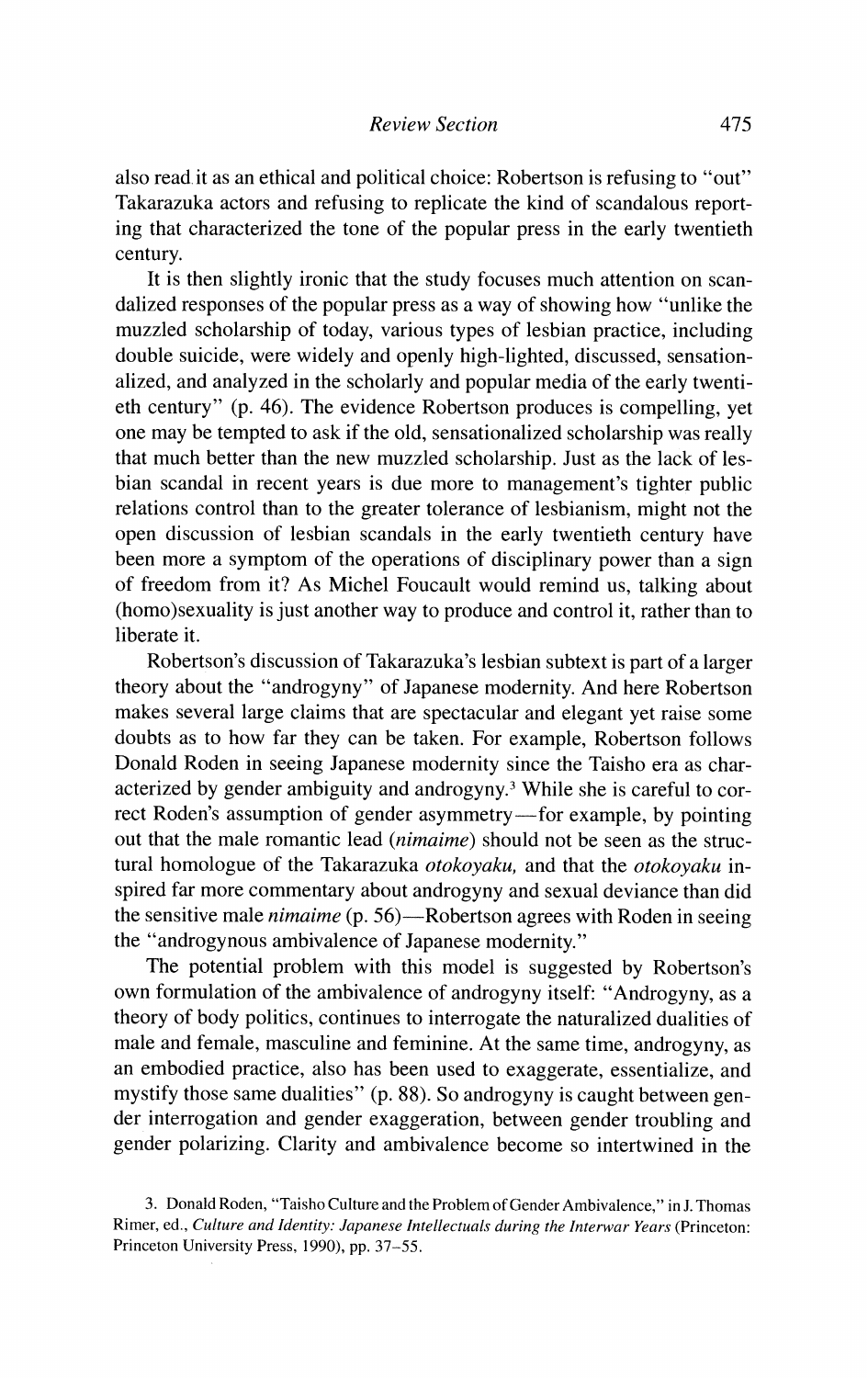**master trope of androgyny that it is sometimes hard to see what exactly the term is meant to elucidate.** 

**It seems, for example, from the evidence presented by Robertson, that Takarazuka as we know it today was shaped in the 1930s rather than in the decades immediately following its founding in 1913. In the 1930s, the content of the shows changed from children's stories and folktales to musi**cal dramas and revues  $(p, 7)$ , the word "girl"  $(sh \bar{o} j o)$  was dropped from **the troupe name to signify this shift to more adult-oriented entertainment (p. 63), makeup shifted from traditional whiteface to modern greasepaint (p. 12), the first official fan club was created (p. 161), "revue fandom ... was identified in the press as an illness symptomatic of social disorder" (p. 146), and sexologists blamed the otokoyaku for provoking the increased incidence of lesbian practices (p. 147). One might argue, then, that even if the 1930s could be said to be characterized by androgynous ambivalence, the Taisho era of the 1910s and early 1920s was characterized more by establishing and policing a strict gender dichotomy. Such a dichotomy was manifested sometimes by anxiety over androgyny, but equally often by expressions strongly grounded in a discourse of naturalized and biologized gender, such as the debates over motherhood, romantic love, abortion, and prostitution. Indeed, even the feminist expressions of journals such as Seito seem to attest to the strength of gender dichotomy, rather than of androgynous ambivalence, in the Taisho era.** 

**Similarly, it seems that Robertson's contrasting of Takarazuka with kabuki could be gainfully complicated by a consideration of the genres of**  shinpa and shingeki, modern theater genres developed in the 1890s to 1910s **that also had to negotiate tortured relations to kabuki and to gender impersonation. For instance, Robertson takes at face value the Edo-period discourse about how kabuki onnagata "metamorphose" (henshin) themselves into idealized womanhood and contrasts this with the Takarazuka otokoyaku's putting on of markers of masculinity (kata) (p. 93). Yet, by the 1910s, the discourse about kabuki seems to have shifted considerably from the Edo period, focusing on the onnagata performer's artifice and refinement in putting on external markers of femininity, i.e., kata. This was contrasted with the ability of the actress to express internal femininity, that is, for women acting as women to express a kind of essential womanhood now understood to be grounded in the biological body. (Interested readers may see my book manuscript "Acting Like a Woman in Modern Japan.")** 

**The 1930 shift in Takarazuka make-up practice from whiteface to greasepaint is important for Robertson's argument because it signifies the transition from a practice that involves "an erasure, or a whitening out, of an actor's facial features and the substitution of inscribed signs of ideal masculinity or feminity," to a practice in which the actor's inherited facial features are much more central and visible (pp. 190-91). There is, however, a**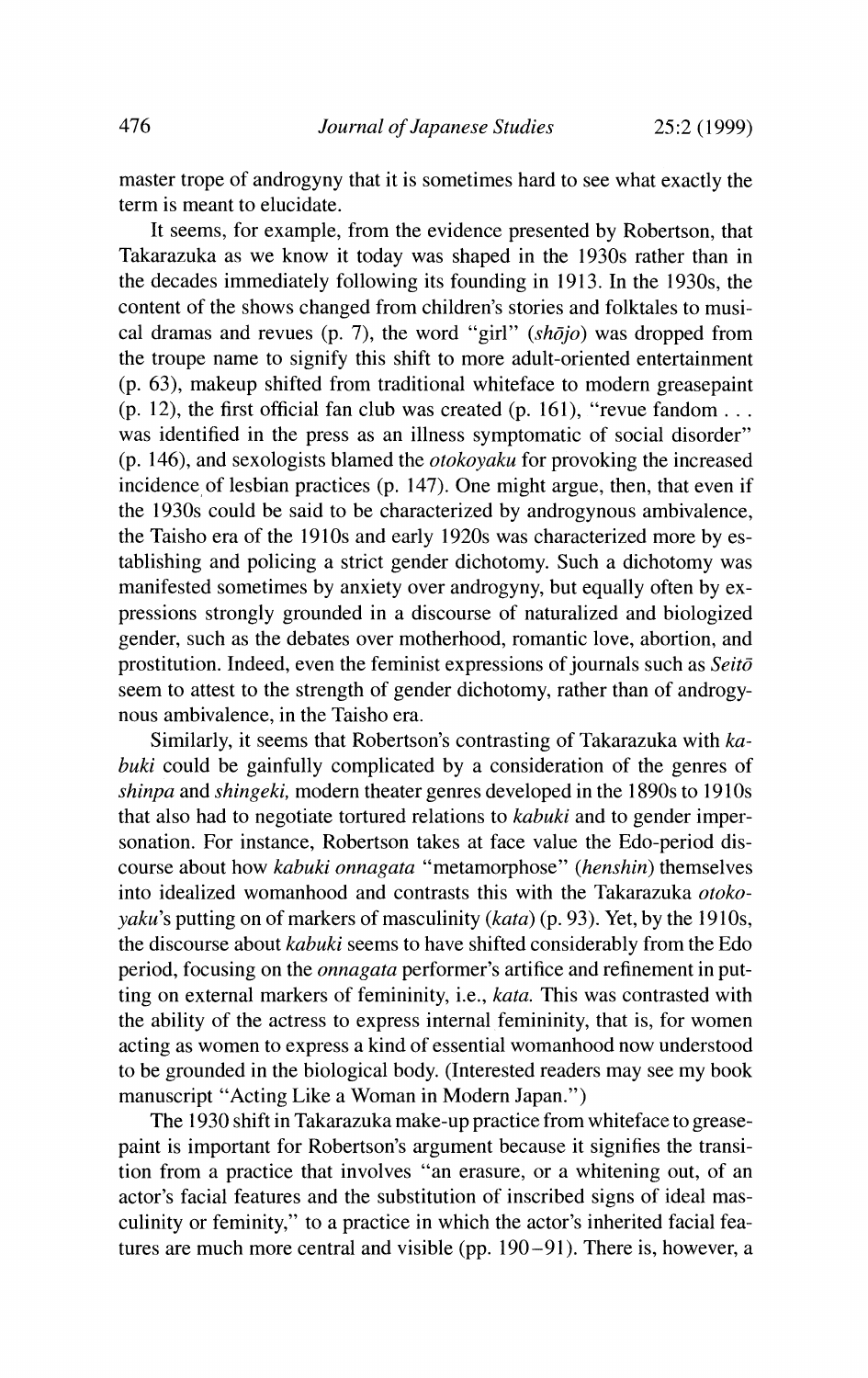**conceptual step between whiteface and greasepaint: the "discovery of the**  naked face" elucidated by Karatani Kōjin in *Origins of Modern Japanese* **Literature.4 The naked face, contrasted with the painted face of kabuki, and**  associated with Ichikawa Danjūrō's reforms of kabuki as well as with Tsubouchi Shōyō's *shingeki* experiments, emerges as something that conveys **interior meaning.** 

**The emergence of interiority as something to be expressed in theatrical performance parallels the movement toward "unification of speech and writing" (genbun itchi) and would seem to have interesting implications for Robertson's discussion of fanzines in her last chapter. Entitled "Writing Fans," that chapter contains the insight that Takarazuka fan letters "might productively be regarded as monologues, or exercises in self-subjectivity and self-representation: voices from the space-off, from the margins and interstices of the dominant discourse of gender" (p. 191). It may be that these "interior monologues made public and visible" (p. 191) are called forth by the particular mode of theatrical expression of interiority first institutionalized in shingeki and then taken up by Takarazuka.** 

**In the 1930s, on the other hand, factors other than gender and sexuality begin to complicate the dynamics of Takarazuka representation. What takes center stage here is "cross-ethnicking," the performance of ethnically diverse populations in the Japanese empire, homologous with "crossgendering." Here, Robertson unveils an elegant theory that ties together**  theater and colonial policy, hinging on the concept of  $d\bar{\sigma}ka$ . This term is **translated as "identification" in the realm of theater and "assimilation" in the realm of colonial policy. Just as there is ambiguity between an actor internally transforming herself into a character on the one hand, and externally taking on gestures and behaviors to mimic a character on the other hand, there is an ambiguity between a colonial subject actually becoming a Japanese on the one hand and merely taking on the external markers of Japaneseness on the other hand.** 

**Hybridity, like androgyny, becomes the metaphor that captures this ambiguity: "By strategically assuming a protean or hybrid character itself, the Japanese nation neutralized the anxiety about hybridity that can accompany colonialism" (p. 93). And theater played an important role in this process: "The montage-like Takarazuka Revue, with its allegorical concatenations of meaning and oscillations between text and subtext, both epitomized and extended a dominant Japanese national cultural identity that was premised, ambivalently, on a protean ability to assimilate difference and absorb otherness" (p. 137). Robertson's argument here opens up new areas for academic inquiry, because, as she rightly notes, "the affective, aesthetic, and cultural** 

**4. Karatani K6jin, Origins of Modern Japanese Literature, trans. Brett de Bary et al. (Durham: Duke University Press, 1993), pp. 55-57.**